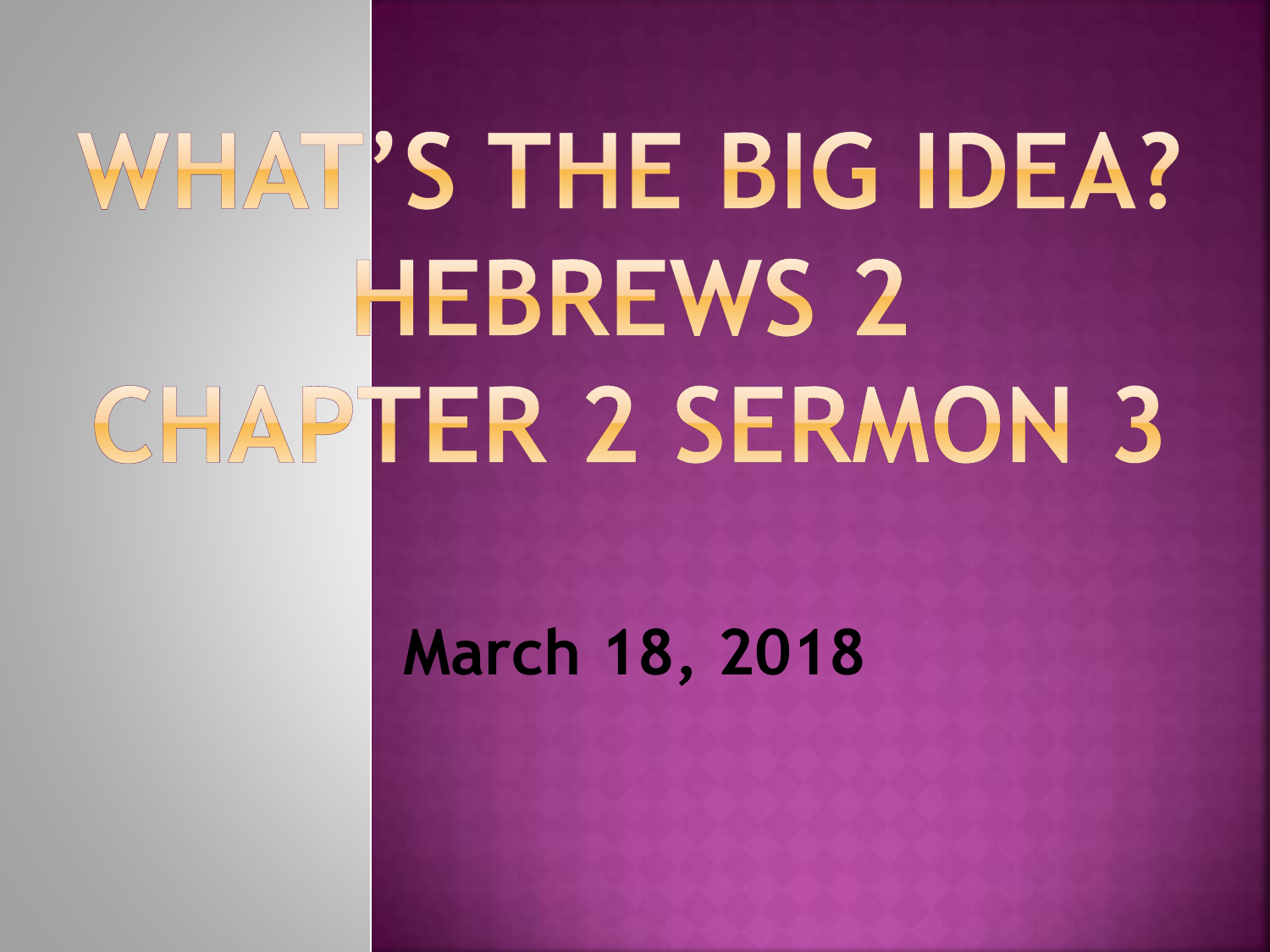## HEBREWS 2:6-8

**<sup>6</sup>It has been testified somewhere, "What is man, that you are mindful of him, or the son of man, that you care for him?** 

**<sup>7</sup>You made him for a little while lower than the angels; you have crowned him with glory and honor,** 

**<sup>8</sup>putting everything in subjection under his feet." Now in putting everything in subjection to him, he left nothing outside his control. At present, we do not yet see everything in subjection to him.**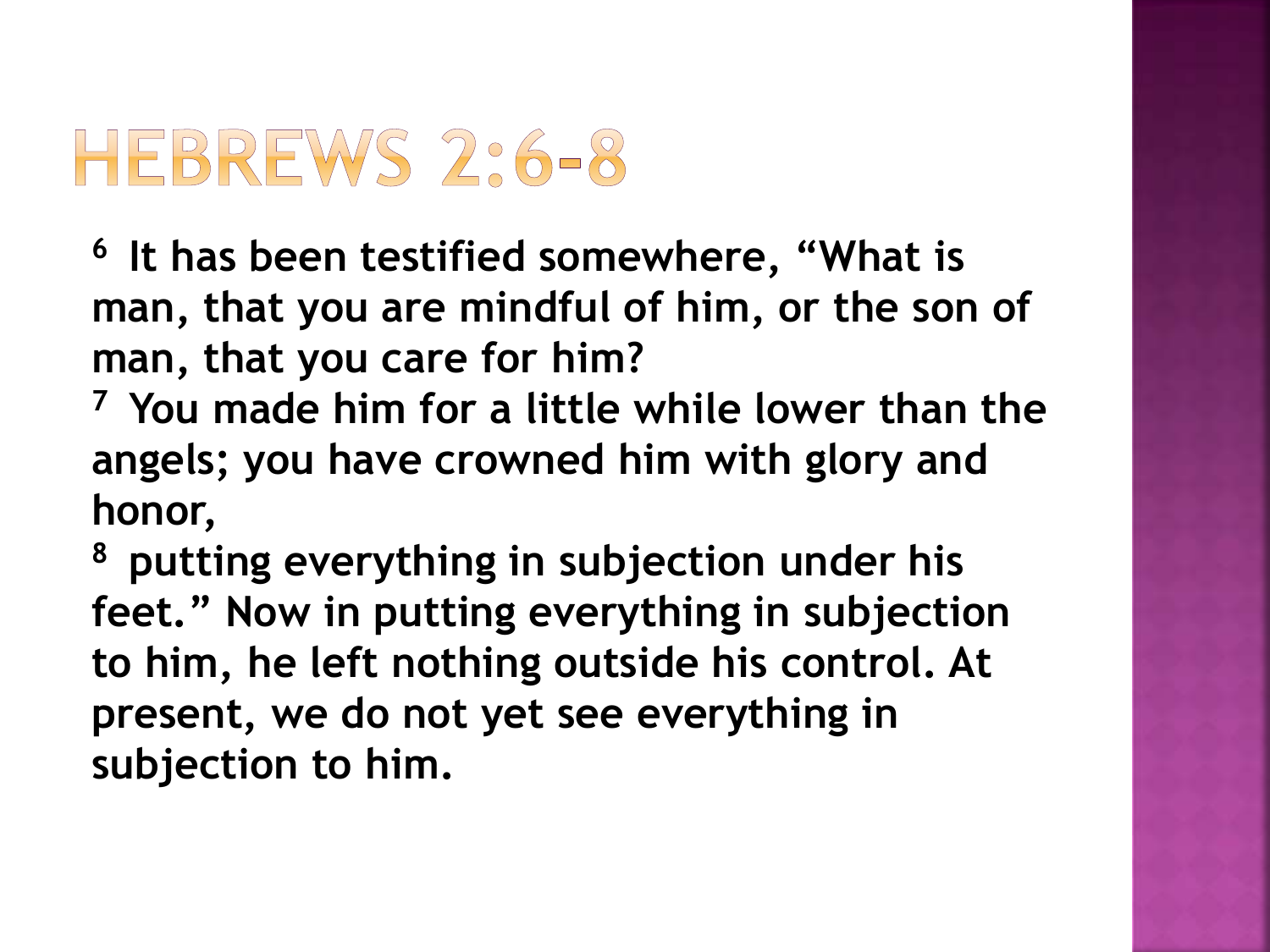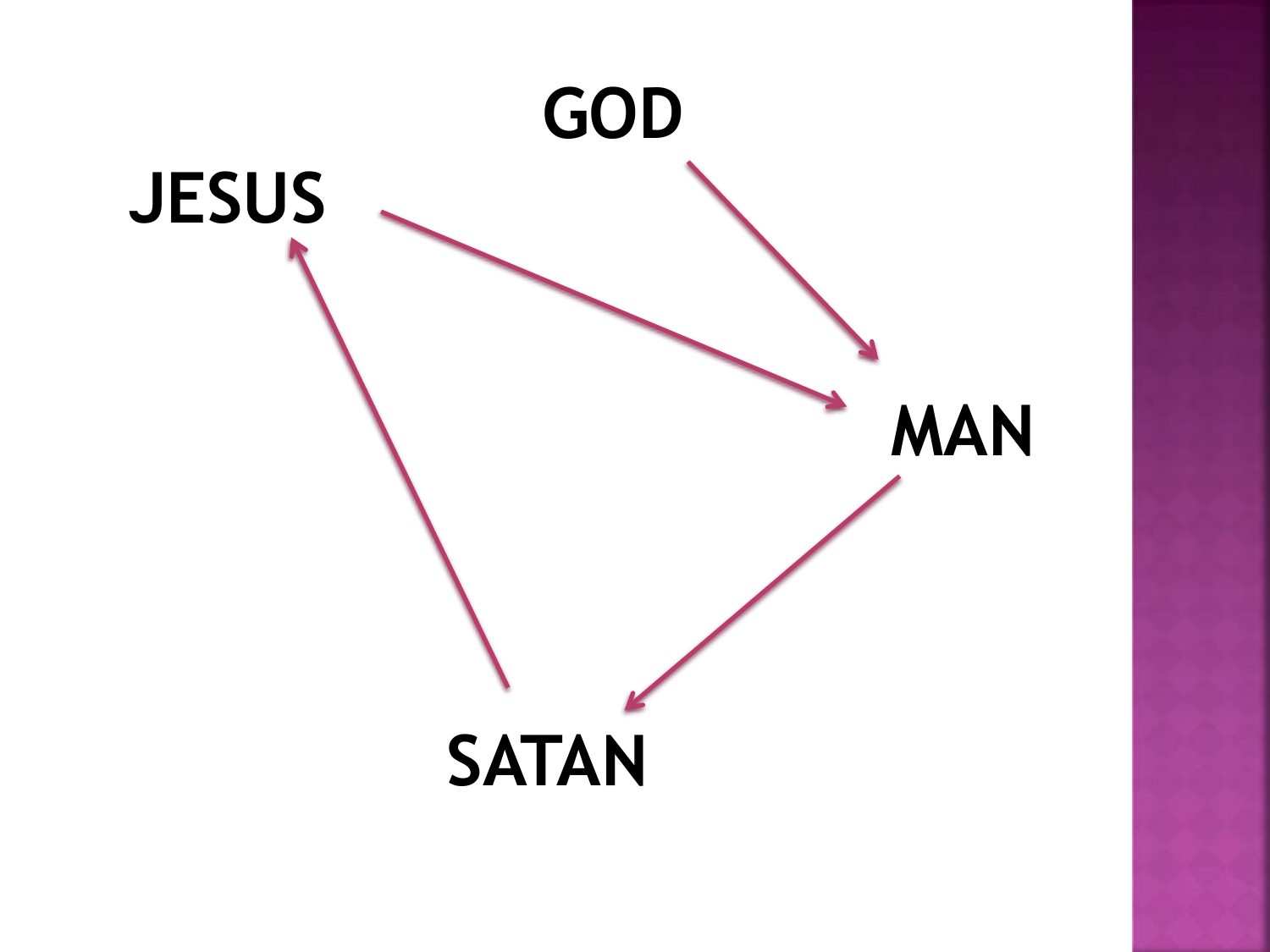

### **can be received by Believers and non-Believers alike by applying scriptural principles.**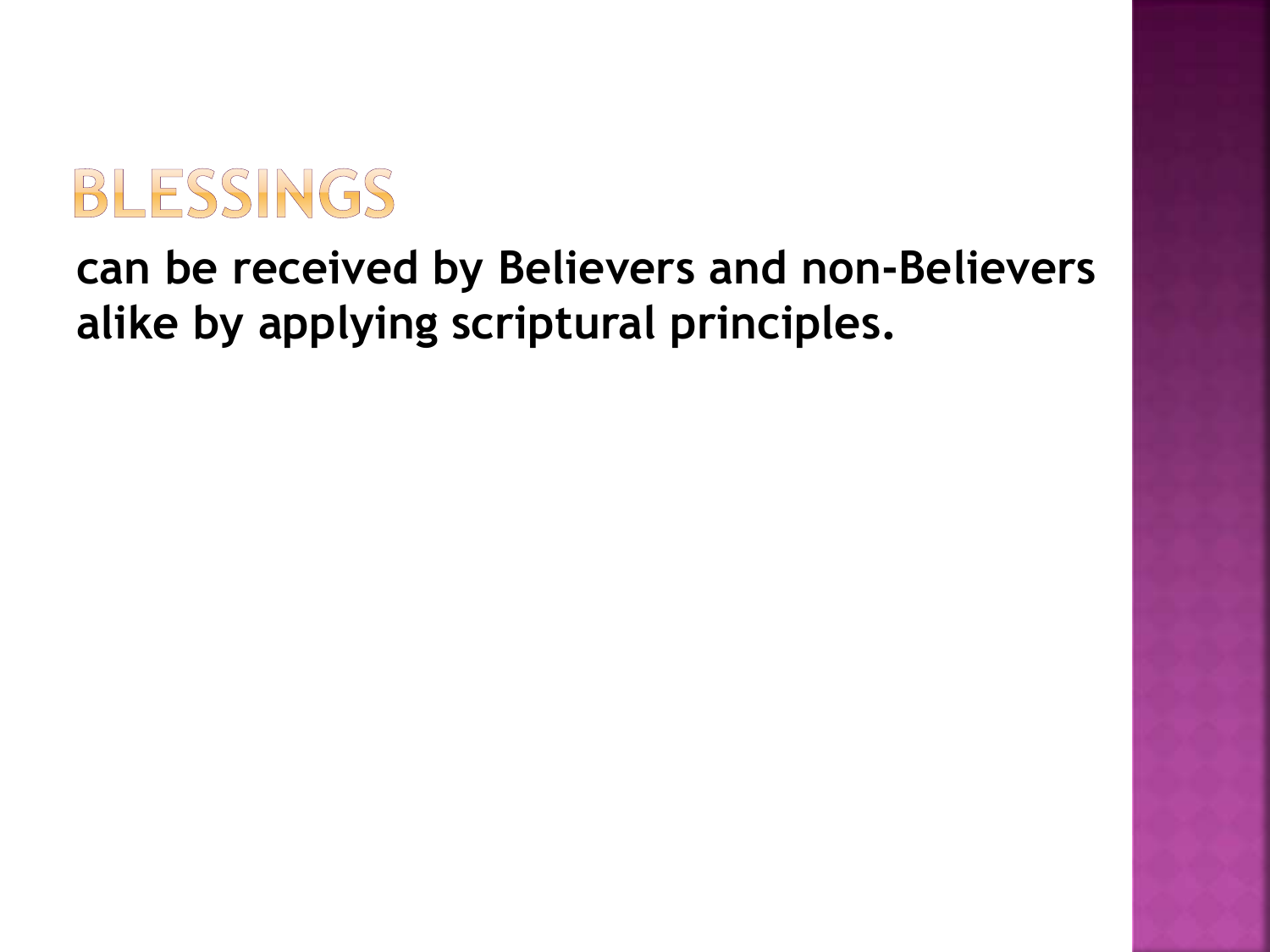

#### **are something for which we work - received only by Christians.**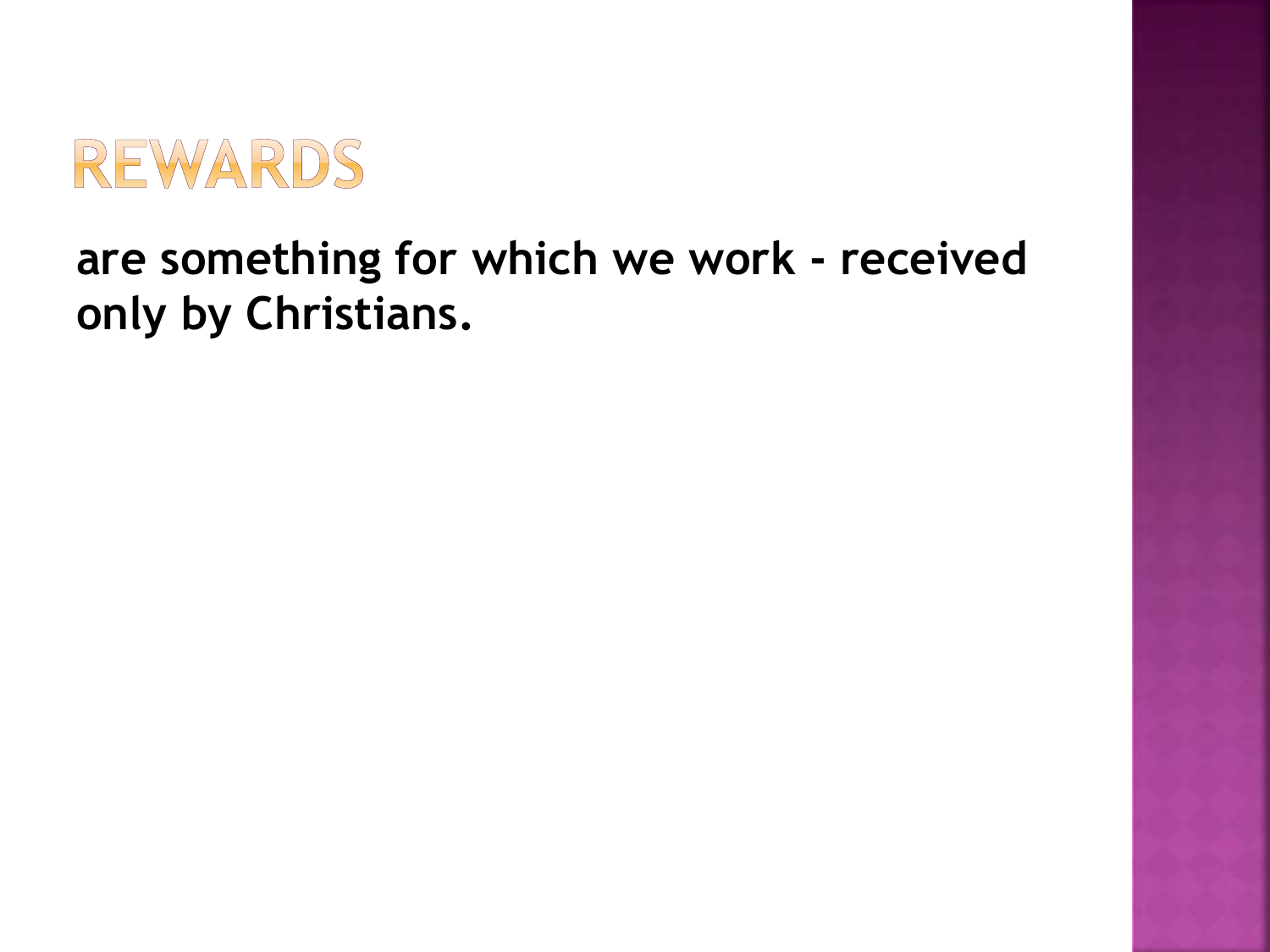## MATTHEW 16:27 (NKJV)

**<sup>27</sup>For the Son of Man will come in the glory of His Father with His angels, and then He will reward each according to his works.**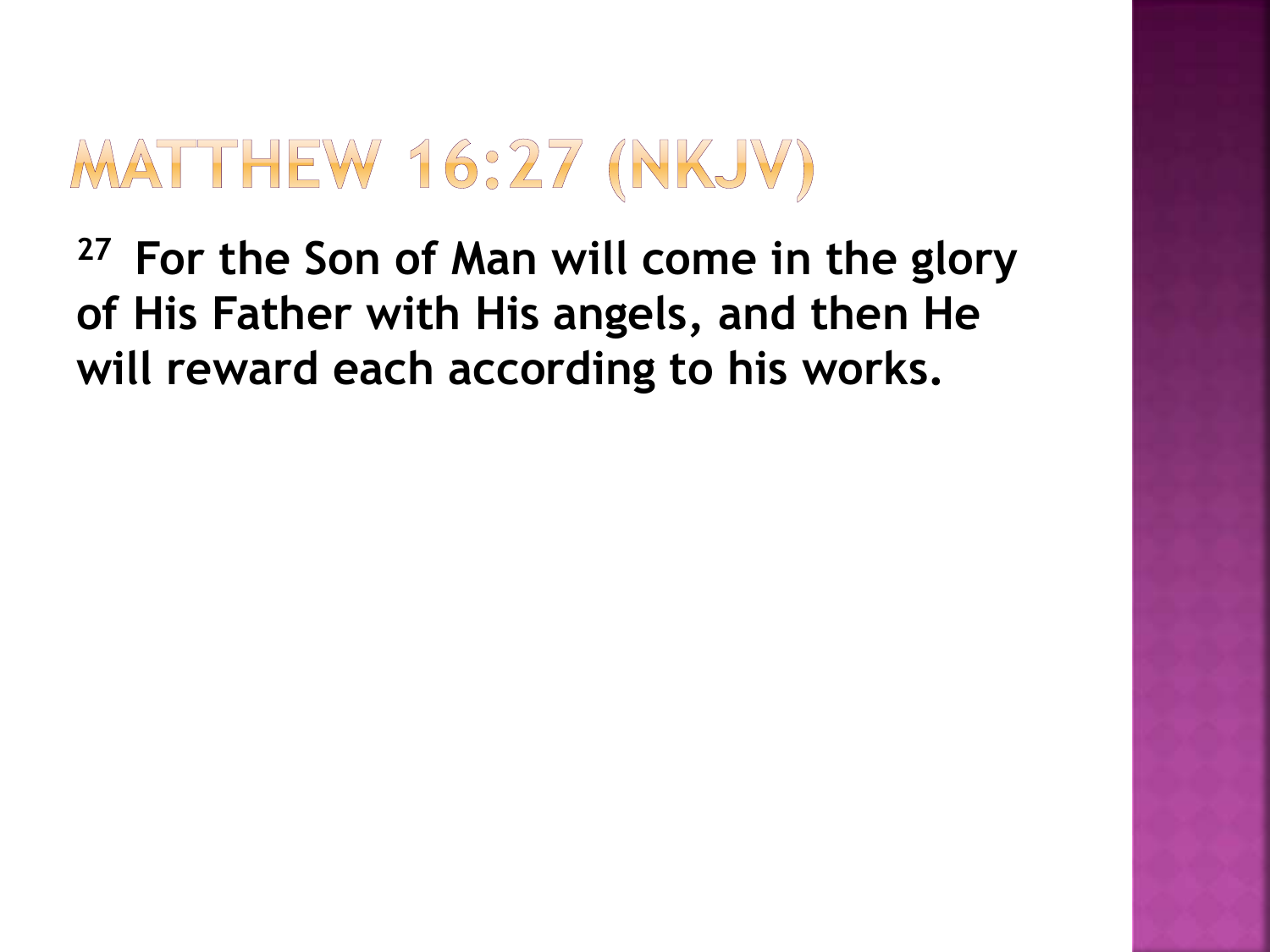

**is for the children of God only.**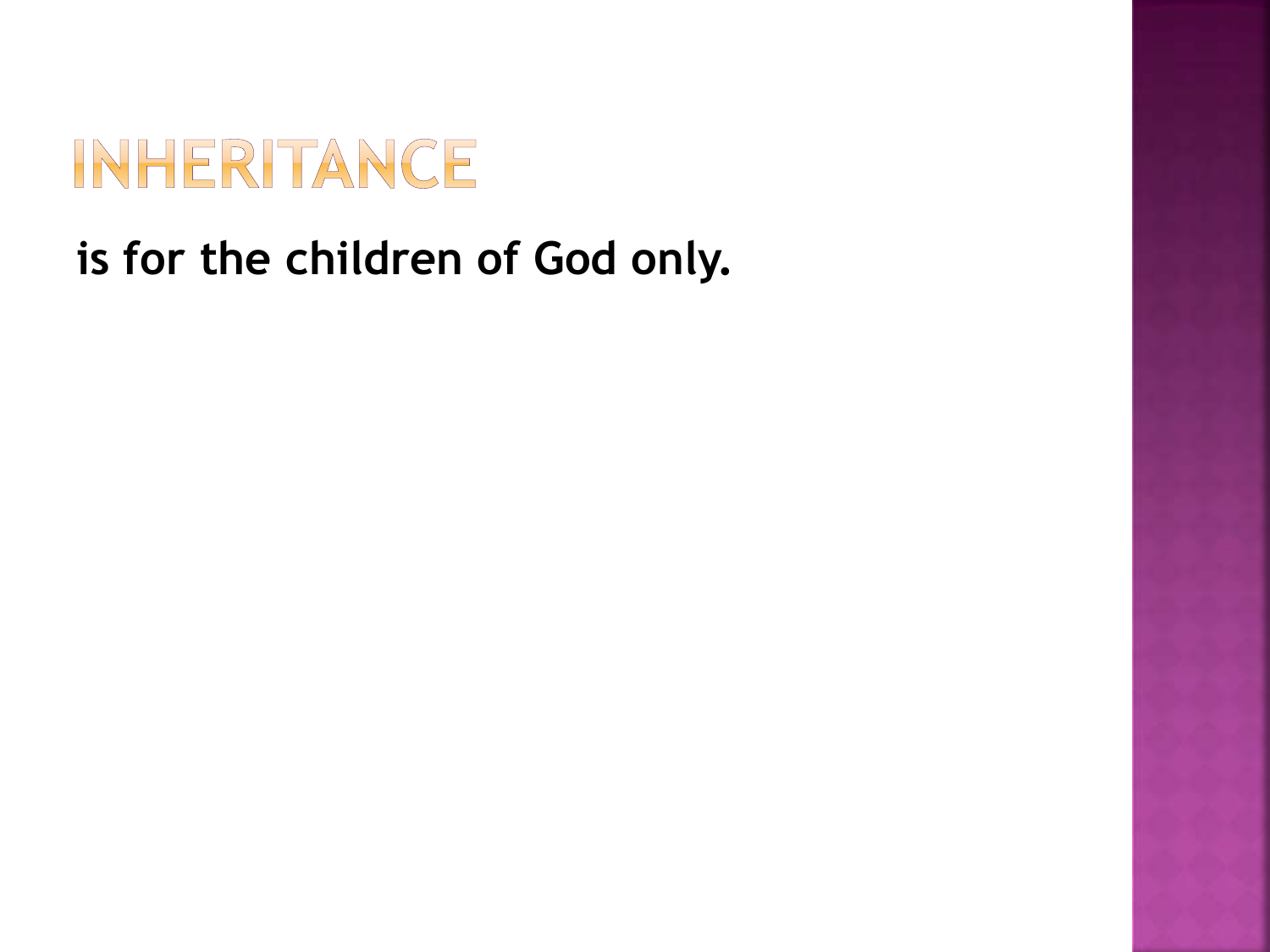## EPHESIANS 2:8 (NLT)

**God saved you by his grace when you believed. And you can't take credit for this; it is a gift from God.**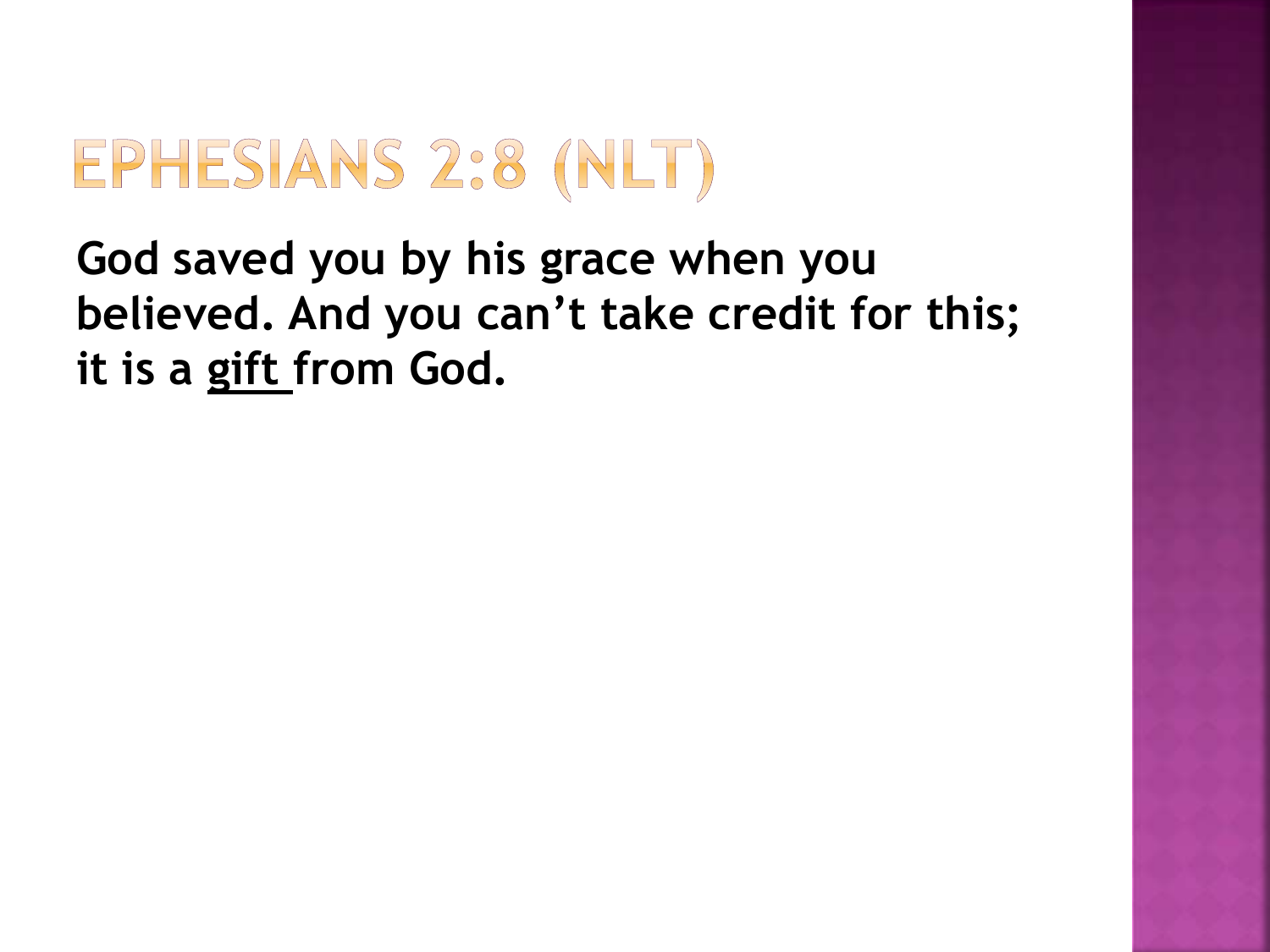## **GREEK STRONG'S NUMBER: 4982**

**Greek Word: σῴζω**

**Transliteration: sōzō**

**Saved – sozo - save, deliver, protect, heal, preserve, do well, be made whole.**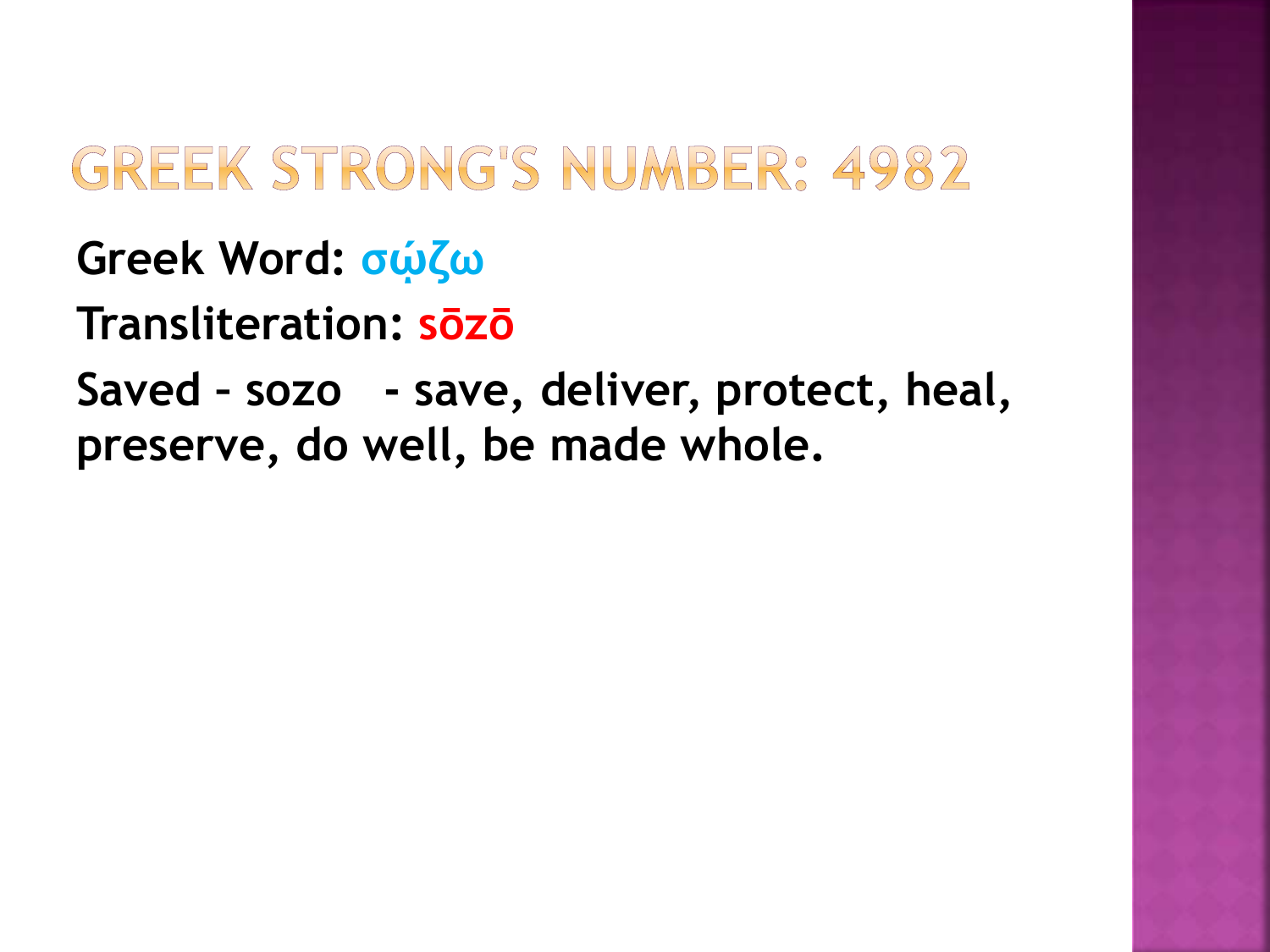## II. DELIVERANCE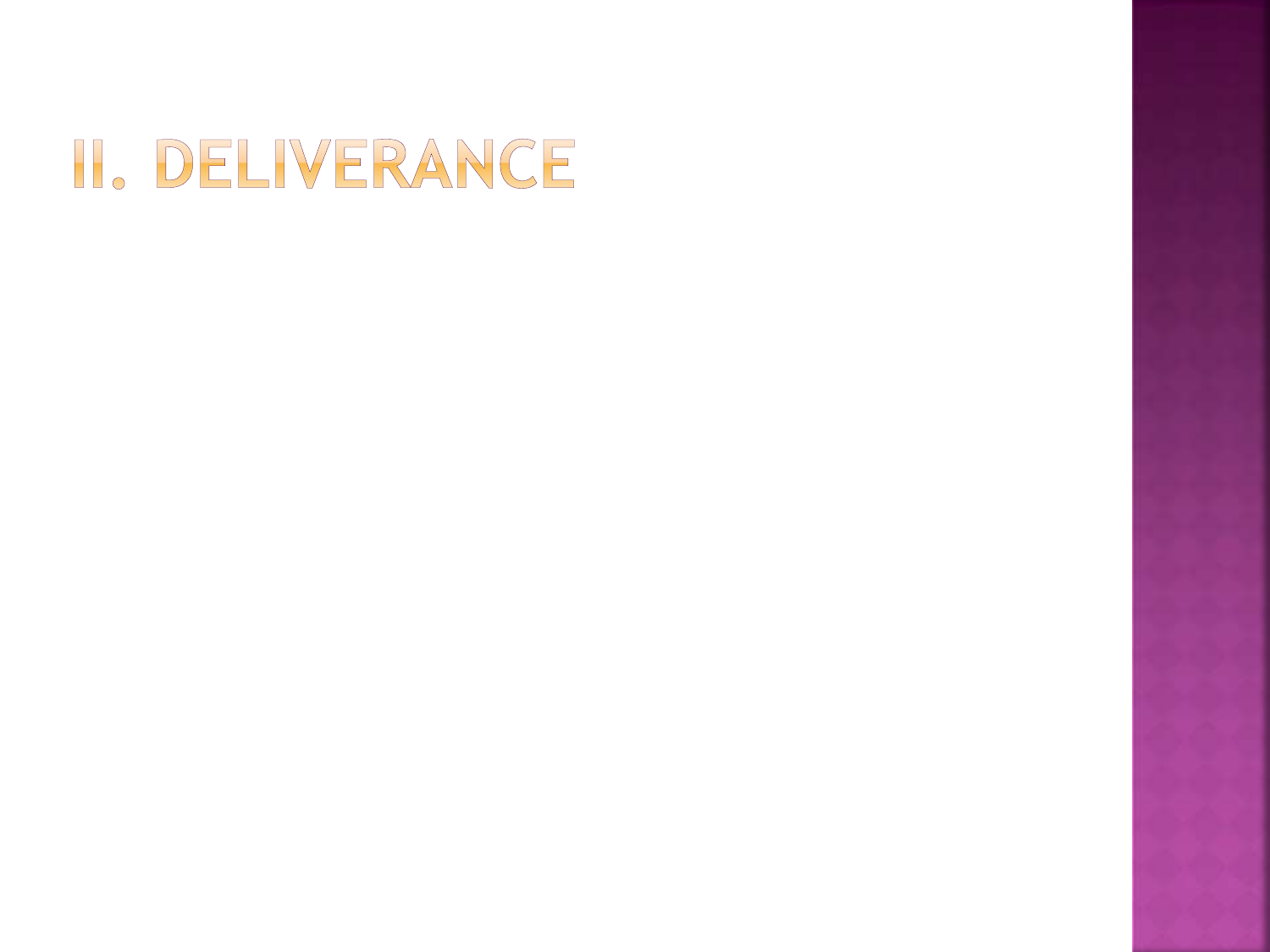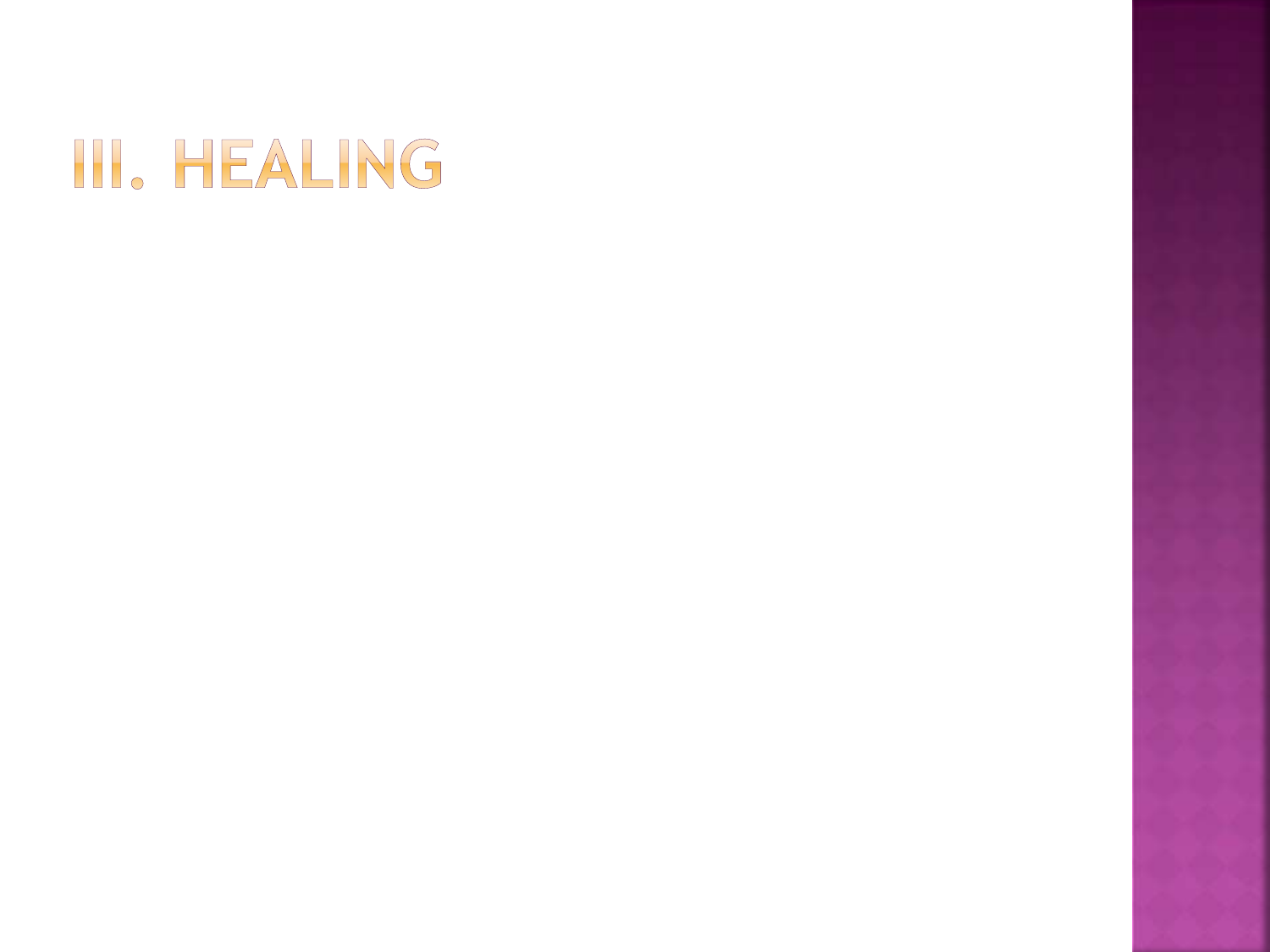## 2 PETER 1:3-4 (NKJV)

**<sup>3</sup>as His divine power has given to us all things that** *pertain* **to life and godliness, through the knowledge of Him who called us by glory and virtue,** 

**<sup>4</sup>by which have been given to us exceedingly great and precious promises, that through these you may be partakers of the divine nature, having escaped the corruption** *that is* **in the world through lust.**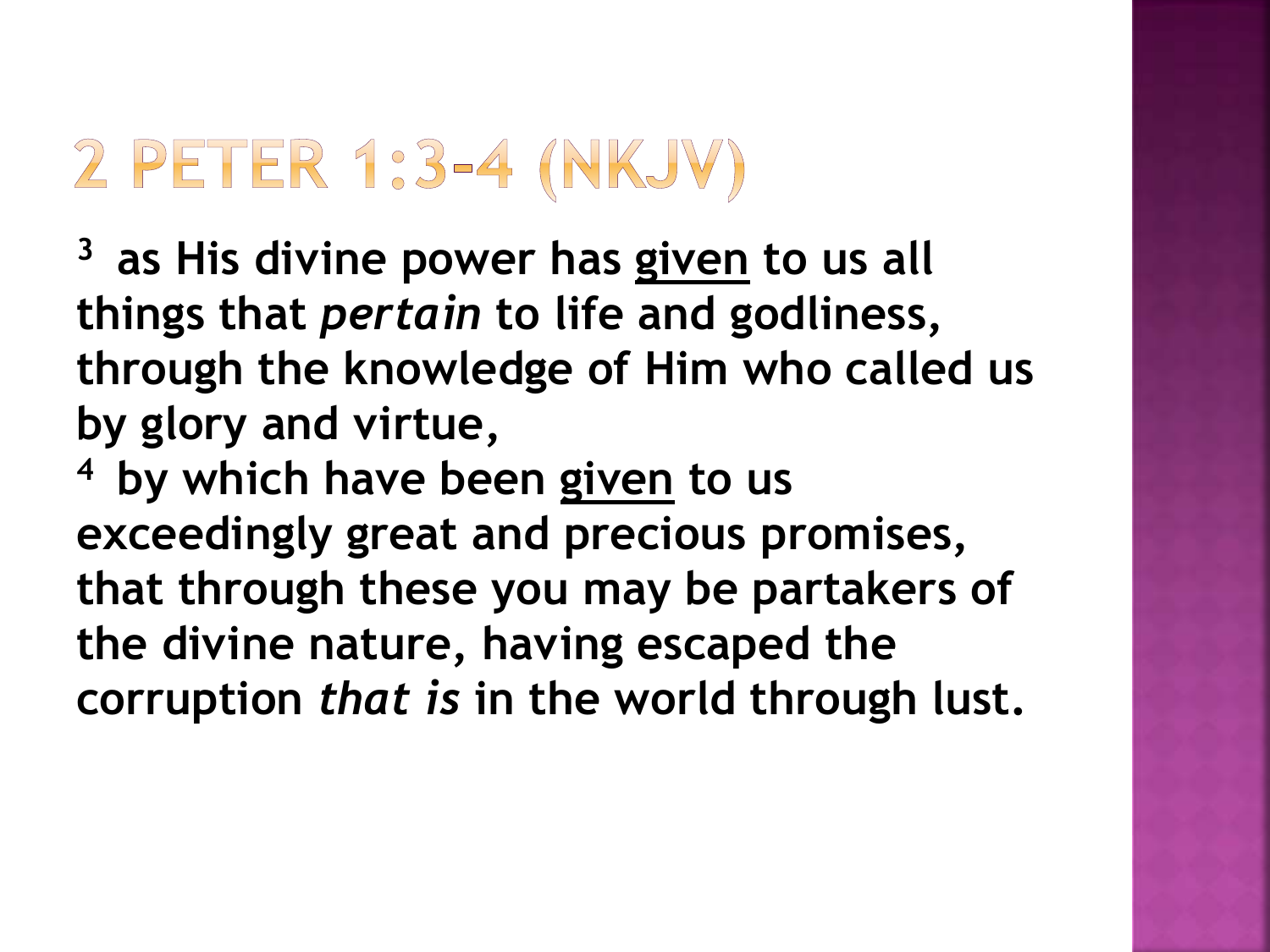## IV, ALL THINGS THAT PERTAIN TO LIFE AND GODLINESS

- **a. Deliverance from strongholds**
- **b. Freedom from worldly appetites**
- **c. Power of Holy Spirit** 
	- **1) to sanctify**
	- **2) to work the works of Jesus – gifts given to each**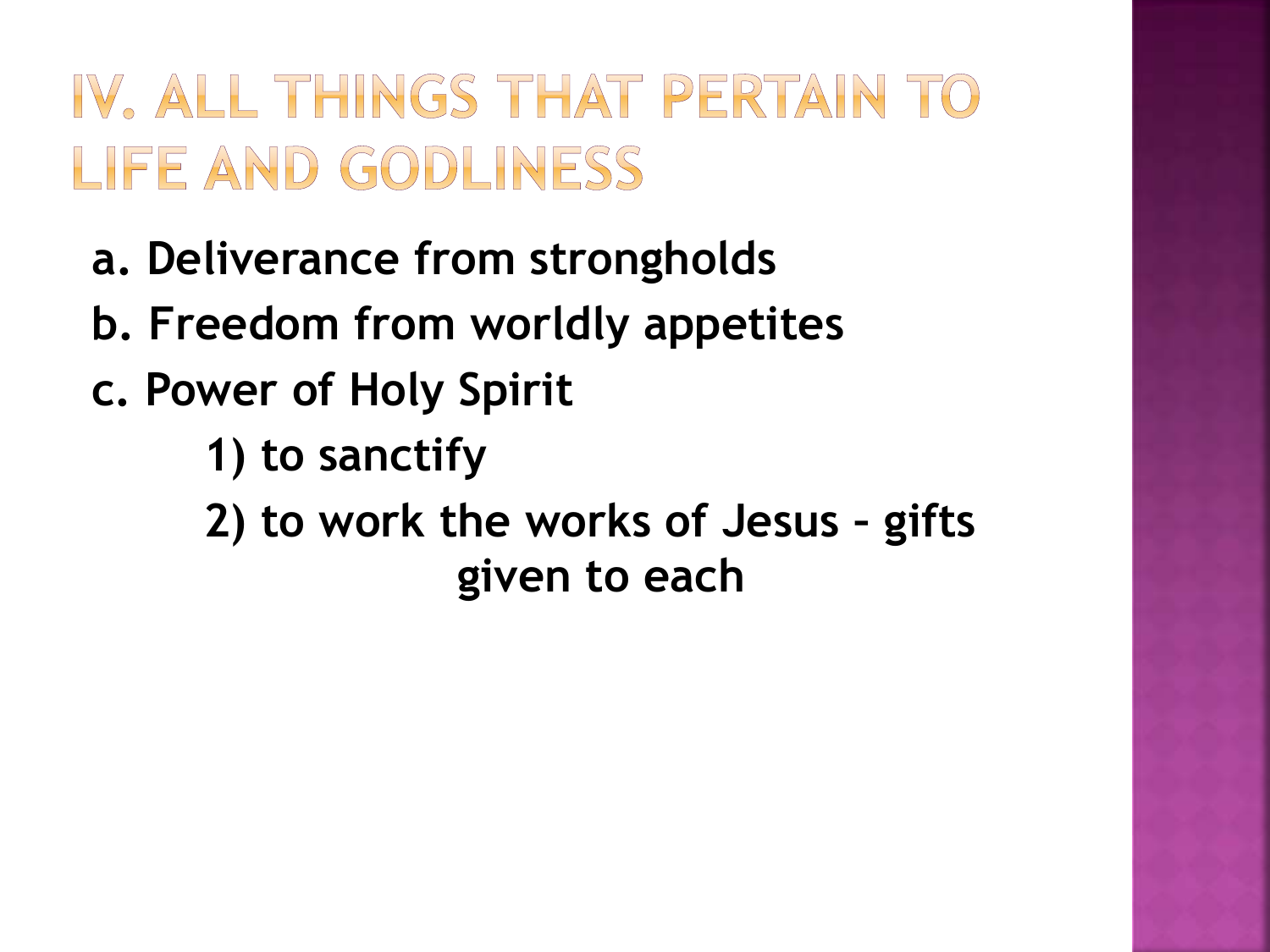# JOHN 14:12 (NLT)

**<sup>12</sup>"I tell you the truth, anyone who believes in me will do the same works I have done, and even greater works, because I am going to be with the Father.**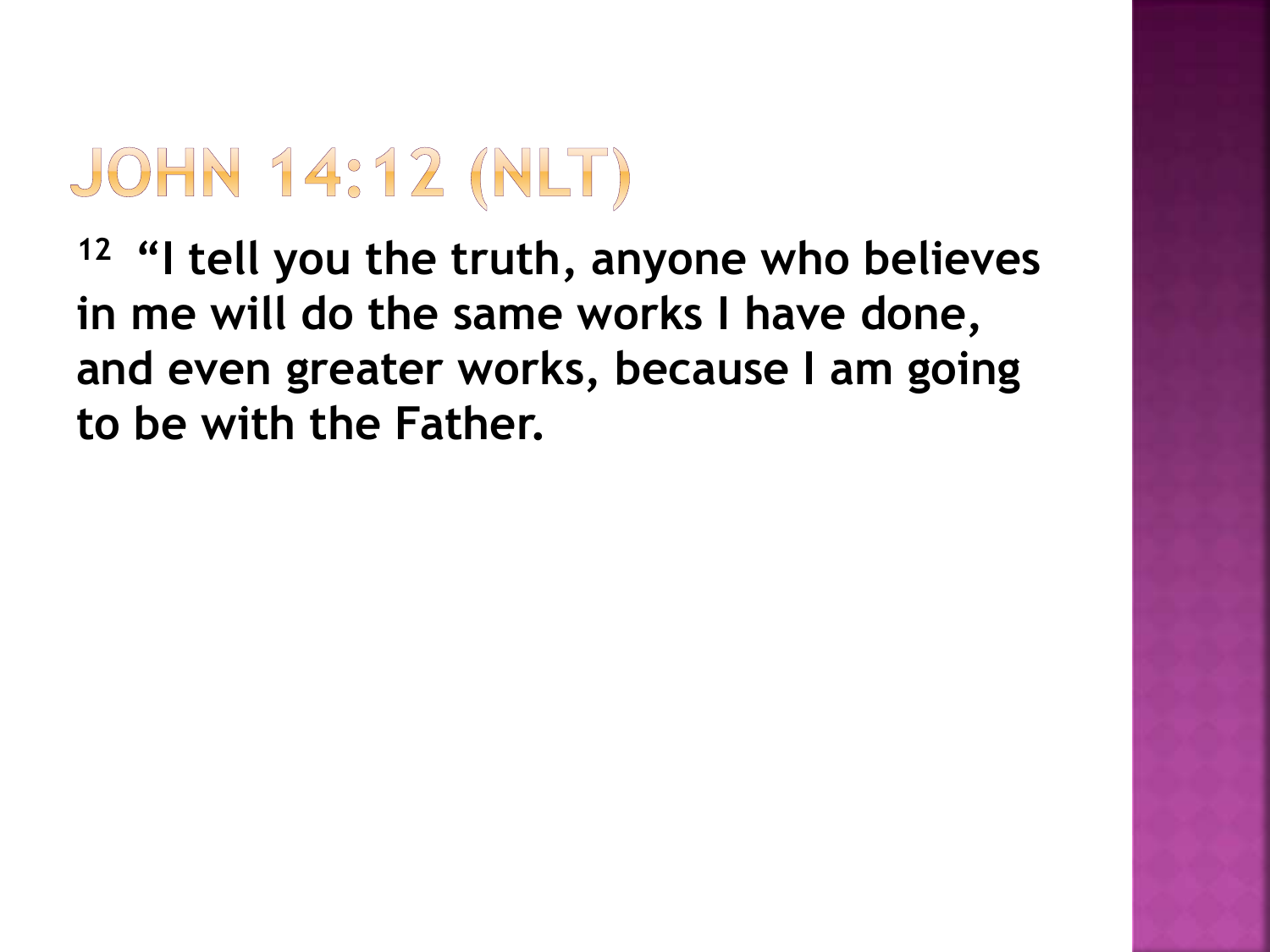## V. JESUS HIMSELF IS OUR INHERITANCE.

- 
- 
- 
- 
- 
- 
- 
- - -